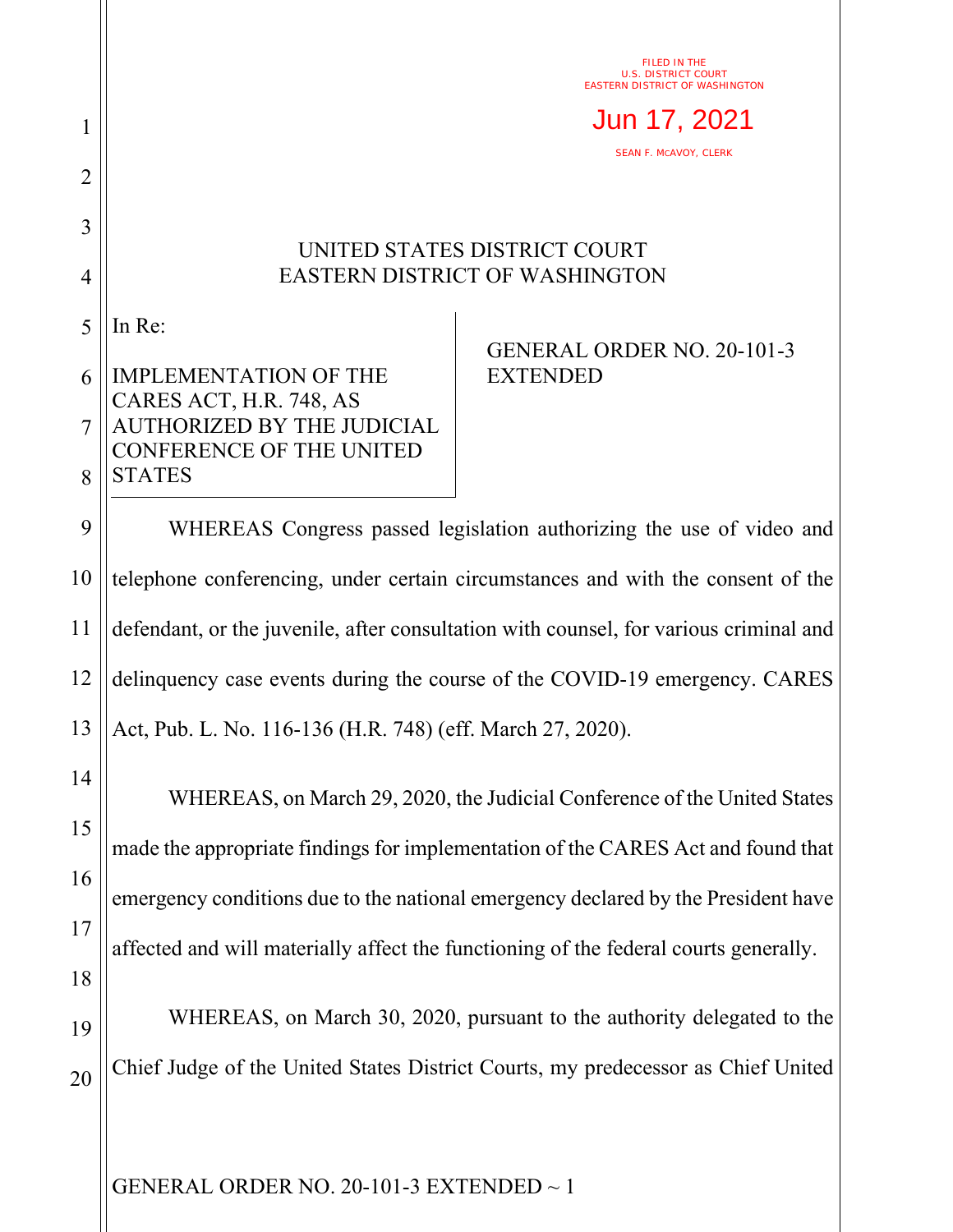1 2 3 4 States District Judge for the Eastern District of Washington entered, sua sponte, General Order 20-101-3, Implementation of the CARES Act, which, effectuated, inter alia, the use of video conferencing, or telephone conferencing if video conferencing is not reasonably available, for certain criminal proceedings and events. This General Order was extended for additional 90 day periods on June 26, 2020, September 18, 2020, December 8, 2020, and again on February 24, 2021.

According to the CARES Act, the chief judge must "review the extension of authority not less frequently than once every 90 days until the earlier of—(i) the date on which the chief judge (or other judge or justice) determines the authorization is no longer warranted; or (ii) the date on which the emergency authority is terminated under paragraph  $(5)$ ." § 15002(b)(3)(B).

As Chief United States District Judge for the Eastern District of Washington, I have conducted such review and find that an extension is once again warranted.

**ACCORDINGLY, IT IS HEREBY ORDERED** that General Order 20- 101-3 is **EXTENDED** for another 90 days from today.

1. Pursuant to § 15002(b)(3) of the CARES Act, this extended authorization will remain in effect for 90 days unless terminated earlier. If emergency conditions continue to exist 90 days from the entry of this order, this

GENERAL ORDER NO. 20-101-3 EXTENDED ~ 2